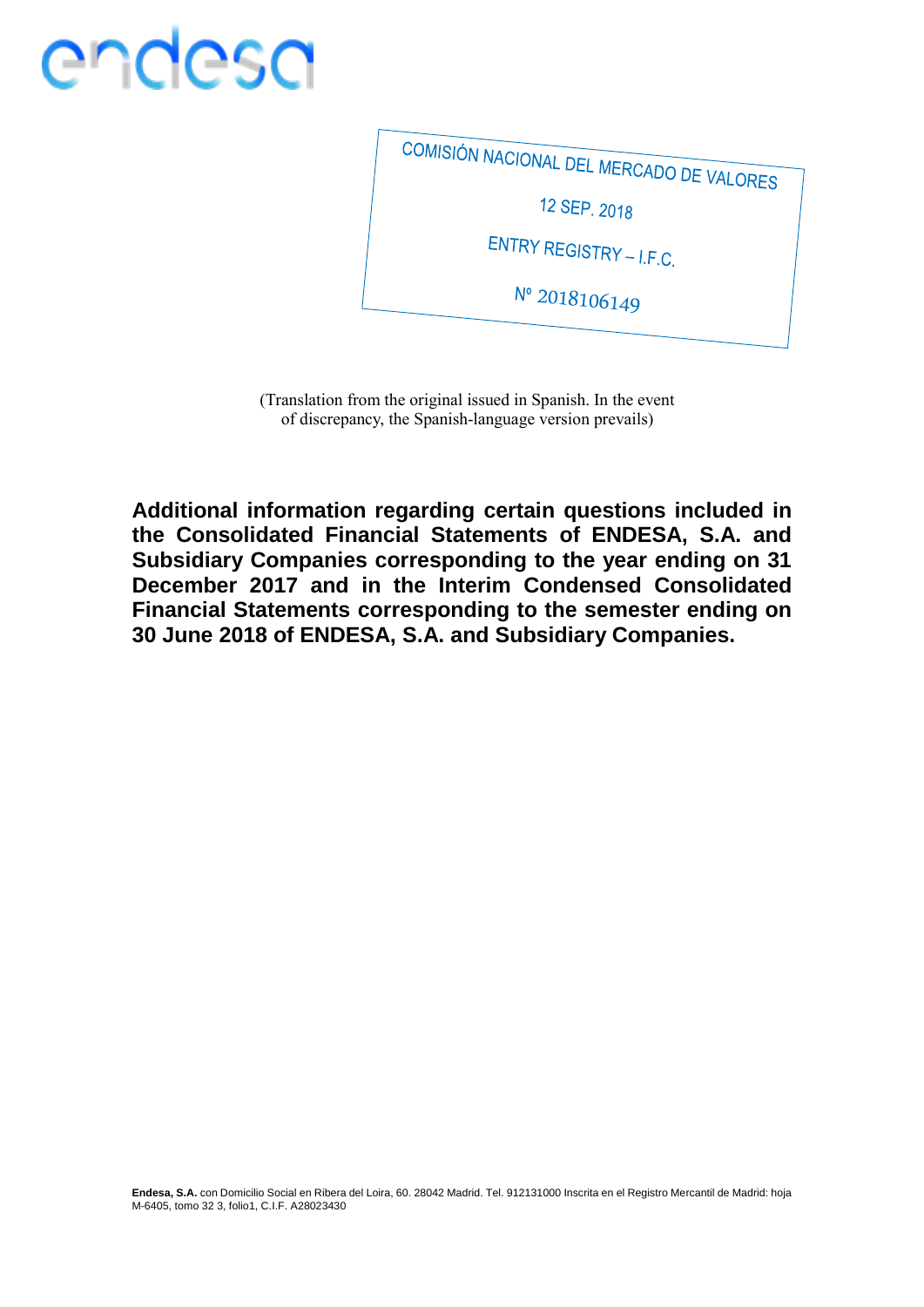**1. The regulations governing the assessment of property, plant and equipment in the consolidated statement show that in the year 2017 new technical studies were carried out on the useful life of wind farms and photovoltaic plants - which was estimated at 25 and 20 years respectively until 2016 - using both internal and external sources of information. As mentioned, "These studies are based on extended experience existing to date for plants with similar characteristics and technology developments made since commissioning, and demonstrate that, in appropriate operating conditions, applying specific predictive maintenance plans to anticipate faults in main non-structural components and making appropriate investments, these wind turbines and photovoltaic plants could achieve at least 30 years of operation in secure conditions".**

**In accordance, from 1 January 2017, the useful lives of the wind and photovoltaic generation facilities were modified prospectively to 30 years, at a lower cost in the provision for amortisation of €21 million with regard to the previous year.**

**The following information should be provided in this regard:**

**1.1 Explain the main conclusions of the technical studies performed and the reasons for considering that the useful life of the wind farms and photovoltaic plants is 30 years. In addition, indicate whether the external sources of information include analyses by independent experts and, if so, include the dates of the reports, and whether these are subject to any limitations in scope or special assumptions. If so, these should be described.**

The technical studies performed on the useful life of wind farms and photovoltaic plants mentioned in Note 3.a.2 of the ENDESA consolidated financial statements for the year ended 31 December 2017 are external. These technical studies were performed by DNV GL Energy Advisory (DNV) and have served as the basis for the decision to change the useful lives in question made by the Renewable Energy Technical Depart of the company.

The primary conclusions derived from these technical studies, the scope of which is not limited, are as follows:

The technical study performed by DNV GL Energy Advisory (DNV) on 19 April 2017 regarding the potential extension of the useful lives of the wind farms was essentially based on the type of generator installed, as well as on the site of the facility and the weather conditions measured before installing the turbines. These factors were used to draw up a classification of wind farm groups, one farm was chosen to represent each group and subject to a complete and detailed study using the wind turbine load model. The results of this study were extrapolated to the rest of the wind farms of the group, taking into consideration the parameters mentioned above.

Using the conclusions reached by DNV GL Energy Advisory (DNV), ENDESA drew up an internal report that analysed the results of the load model, thereby identifying the components and the initial points in time for faults due to material fatigue, while setting up specific maintenance and inspection plans to detect initial faults and design measures to reduce this fault rate.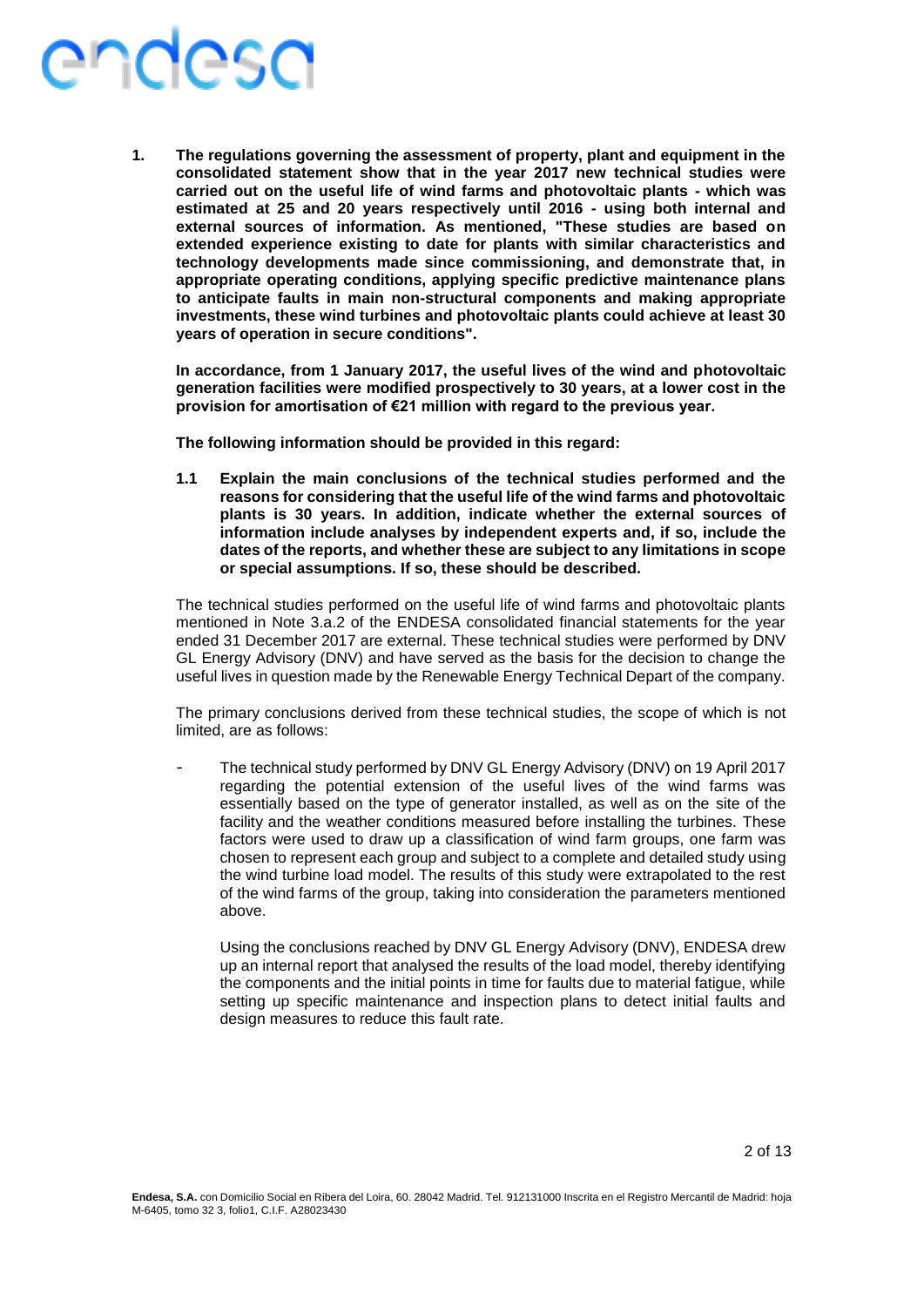In addition, these internal studies indicate that the technological advances made since commissioning of these wind farms allow application of improved sensor technology and new algorithms for bulk analysis of data. This makes it possible to store more data and carry out a more complete and complex analysis of the turbines, thereby enabling a more accurate diagnosis of the status of the main components of each turbine in real time. The ability to identify the components and the initial points of failure due to material fatigue, as well as the application of new technological developments that allow a more accurate diagnosis of the status of the main components of each turbine in real time make it possible to apply preventive management on early stage defects in these structural components and to take the necessary measures to correct these defects before they generate a fault.

In short, the results obtained from this study are based on extended experience existing to date for wind farm with similar characteristics and technology developments made since commissioning, and demonstrate that, in appropriate operating conditions, applying specific predictive maintenance plans to anticipate faults in main non-structural components and making appropriate investments, these wind turbines and photovoltaic plants could achieve at least 30 years of operation in secure conditions.

As regards the photovoltaic plants, the technical study performed by DNV GL Energy Advisory (DNV) on 20 January 2017 regarding the potential extension of their useful lives was essentially based on identifying the risk indicators of each plant with the aim of assigning a risk category that could be used to quantify, identify and define the criteria necessary to establish a plan to mitigate the said risks. The primary risk indicators identified in the technical study are the conditions of the facility site and the risk of replacing components in the event of technological advances or lack of manufacturers.

The first risk, concerning the site or environment, is mitigated by tracking the plant's performance ratio and putting in place specific maintenance plans, mostly predictive. The second risk, concerning replacement, is mitigated by stocking components (mainly solar panels) to ensure their replacement.

Considering these risks and the plans to mitigate them, the study concluded that these facilities could exceed a useful life of 30 years.

In accordance with paragraphs 51 and 56 of IAS 16, "Property, Plant and Equipment", the result of the technical studies performed on wind farm and photovoltaic plant facilities demonstrated a change in the estimates that had been taken into consideration for the initial assessment of their useful lives, whereby the latter were revised. In accordance with paragraph 34 of IAS 8, "Accounting Policies, Changes in Accounting Estimates and Errors", ENDESA proceed to extend the useful lives of its wind farms and photovoltaic plants prospectively from 1 January 2017.

The chart below shows a comparison between the useful life used by ENDESA and that of other operators: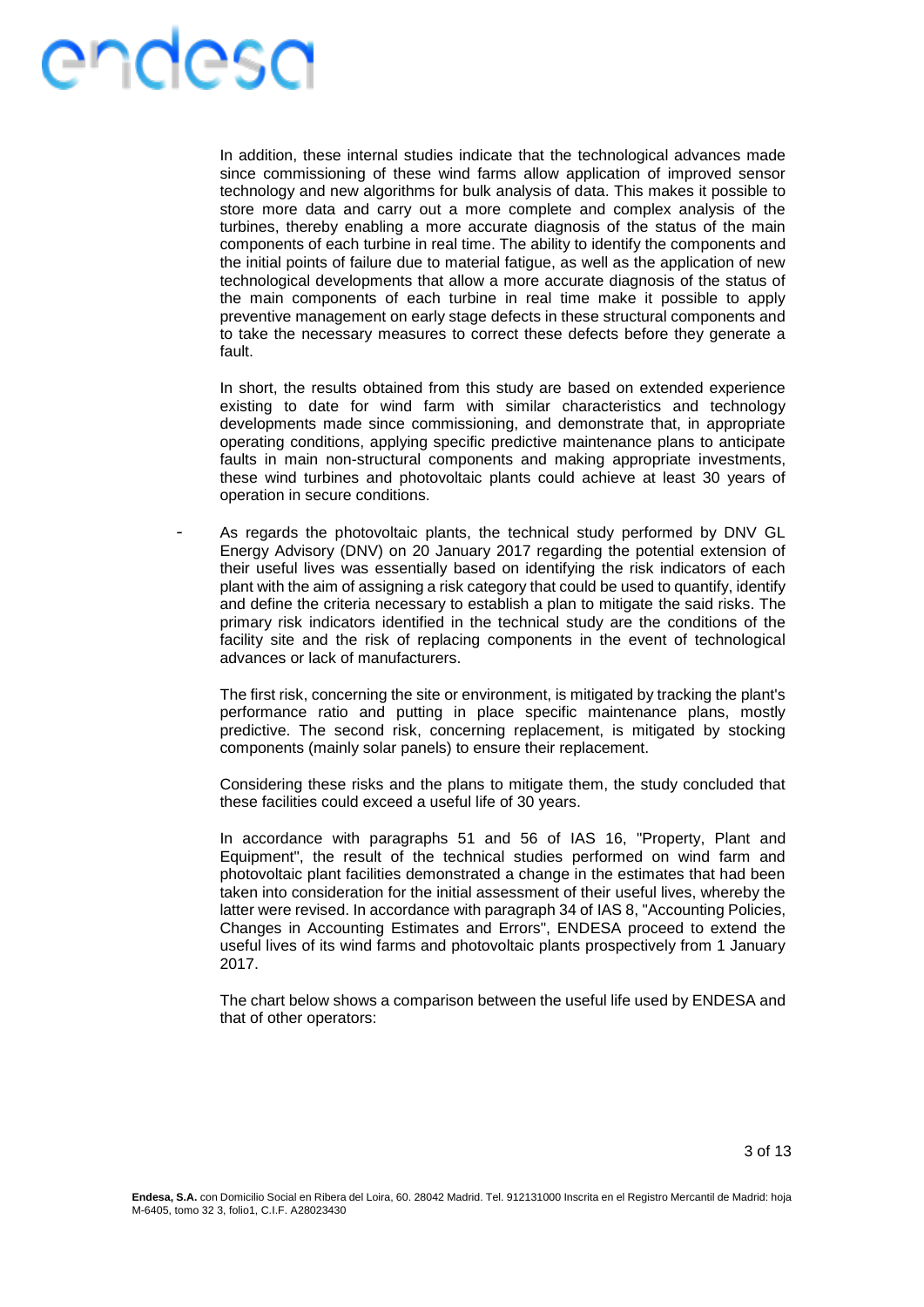| Company                        | Country    | Useful Life                                        | <b>External Source of Information</b>                         |
|--------------------------------|------------|----------------------------------------------------|---------------------------------------------------------------|
| Électricité de France<br>(EDF) | France     | Wind: 20 - 25 years<br>Photovoltaic: 20 - 25 years | <b>EDF Reference Document</b><br><b>Financial Report 2017</b> |
| E.ON                           | Germany    | $2 - 50$ years                                     | 2017 Annual Report                                            |
| <b>ENEL</b>                    | Italy      | Wind: 15 - 30 years<br>Photovoltaic: 15 - 40 years | 2017 Annual Report                                            |
| Acciona                        | Spain      | Wind: 25 years<br>Photovoltaic: 25 years           | <b>Consolidated Financial</b><br>Statements 2017              |
| Iberdrola                      | Spain      | Wind: 25 - 40 years                                | <b>Consolidated Financial</b><br>Statements 2017              |
| Naturgy                        | Spain      | Wind: 25 years                                     | <b>Consolidated Financial</b><br>Statements 2017              |
| Vattenfall                     | Sweden     | Wind: 10 - 25 years<br>Photovoltaic: 5 - 15 years  | 2017 Annual Report and<br><b>Sustainability Report</b>        |
| Energias de Portugal<br>(EDP)  | Portugal   | 30 years                                           | 2017 Annual Report                                            |
| Infigen Energy                 | Australia  | Wind: 25 years<br>Photovoltaic: 30 years           | 2017 Annual Report                                            |
| <b>Exelon Corporation</b>      | <b>USA</b> | $2 - 56$ years                                     | 2017 Annual Report                                            |
| <b>RWE</b>                     | Germany    | Wind: 23 years                                     | 2017 Annual Report                                            |

**In the specific case of wind farms located in Spain, the Ministerial Order approving the remuneration parameters for standard facilities applicable to certain facilities producing electricity from renewable energy sources, combined heat and power, and waste, establishes a regulatory useful life of 20 years and the reception after that time solely of the price for the sale of energy on the market.**

**1.2 Indicate whether the studies performed by the company ensure that the operation of the wind farms located in Spain will continue to be profitable after regulated revenue ceases to be made available and explain the main conclusions thereof.**

Each year, ENDESA estimates the recoverable amount of its non-financial assets as the higher of fair value less costs to sell and value in use. Value in use is the present value of estimated future cash flows.

To estimate value in use, ENDESA prepares pre-tax cash flow projections based on the latest budgets available, which include the best estimates by ENDESA management on revenue and costs of the Cash-Generating Units (CGU), using industry forecasts, past experience and future expectations.

These projections cover a 5-year period and future cash flows until the end of the useful life of the assets, applying reasonable growth rates based on assumptions regarding average long-term growth and forecast inflation rates, applied as a hypothesis for drawing up the projections.

The estimated future cash flows are discounted to present value using a pre-tax rate that reflects the cost of capital of the business and its geographical area. It considers the current time value of money and the risk premiums generally used by analysts for the business and the geographical area.

According to these estimates, estimated cash flows for the ENDESA wind generation portfolio subject to return on investment (RINV) from year 21, which marks the end of the regulated revenue period (RINV), updated to the discount rates applicable to the Cash-Generating Unit (CGU), support the total profitability of operation of these farms.

As indicated in Note 3.e.2 of ENDESA's Consolidated Financial Statements for the year ended on 31 December 2017, these future cash flows are determined by considering several aspects to assign value to the key hypotheses, among which are electricity demand, mean wind power generation, production mix, pool price and the return on investment (RINV). From year 21 onward, and until the end of the useful life of these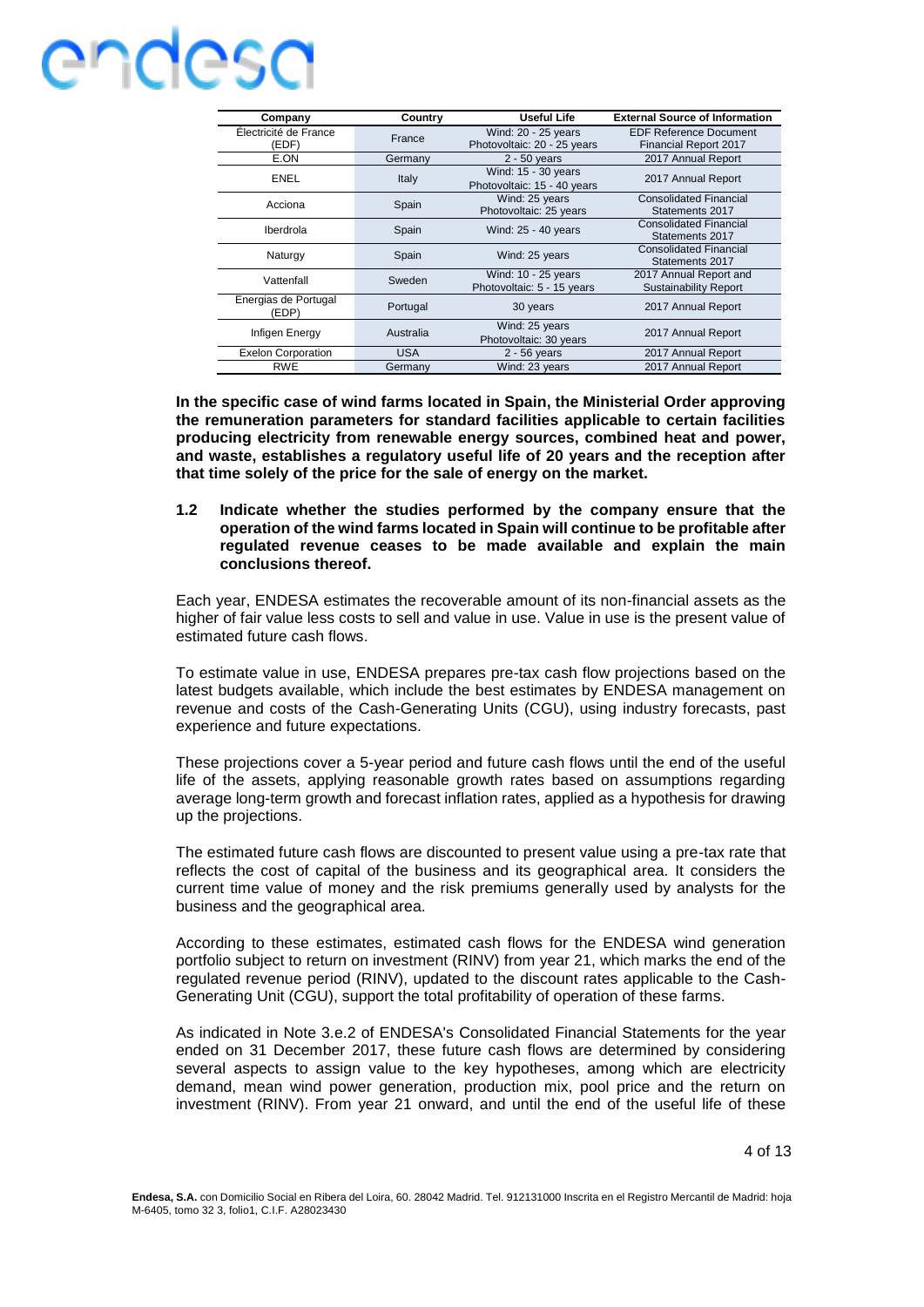### ANUASA

assets, revenue is estimated according to projections of the pool price and mean wind power generation, excluding return on investment (RINV).

**Likewise, as regards hydroelectric power plants, ENDESA has conducted new internal and external technical studies on the useful lives of these plants based on extended experience existing to date for hydroelectric power plants of technically similar characteristics. The studies demonstrate that these facilities could surpass the initially established useful lives when the appropriate operating conditions, operation and maintenance programmes and investments are maintained, guaranteeing safety in functioning in accordance with the legally established requirements.**

**On this basis, the useful life of the hydroelectric power plants has been modified from the 65 years estimated until now for civil engineering and 35 years for electrical-mechanical equipment, to 100 years and 50 years, respectively, up to the limit of the term of the concession. This change became effective on 1 January 2017, resulting in a decrease in the depreciation expense of Euros 42 million compared to the previous fiscal year.** 

**The valuation rules also explain that, Pursuant to Law 29/1985 of 2 August 1985, partially amended by Law 46/1999 of 13 December 1999, all Spanish hydroelectric power plants are operated under temporary service concession arrangements. The terms and conditions of these arrangements require that the plants revert to State ownership in good working order when the concessions expire; at 31 December, 2017, the reversal period falls between 2018 and 2067.**

**1.3 Explain the main conclusions of the technical studies performed and the reasons for considering that the useful life of the hydroelectric power plants is 100 years for civil engineering and 50 years for electrical-mechanical equipment. In addition, indicate whether the external sources of information include analyses by independent experts and, if so, include the dates of the reports, and whether these are subject to any limitations in scope or special assumptions. If so, these should be described.** 

The technical studies performed on the useful life of hydroelectric power plants mentioned in Note 3.a.2 of the ENDESA Consolidated Financial Statements for the year ended 31 December 2017 were performed internally on 31 January 2017. These technical studies were contrasted with an external study performed on 1 May 2017 by PA Consulting Group, which reached the same conclusions as the internal study.

Pursuant to Law 29/1985 of 2 August 1985, partially amended by Law 46/1999 of 13 December 1999, all Spanish hydroelectric power plants are operated under temporary service concession arrangements. These facilities are depreciated during the concession period or their economic lifespan, whichever is shorter. The terms and conditions of these arrangements require that the plants revert to State ownership in good working order when the concessions expire; at 31 December, 2017, the reversal period falls between 2018 and 2065.

The experience gleaned over years of operation as regards the technical depreciation of the main components of these plants demonstrated the need to revise their useful life, since it has been demonstrated that current designs have a considerably longer operating life than that assumed by ENDESA.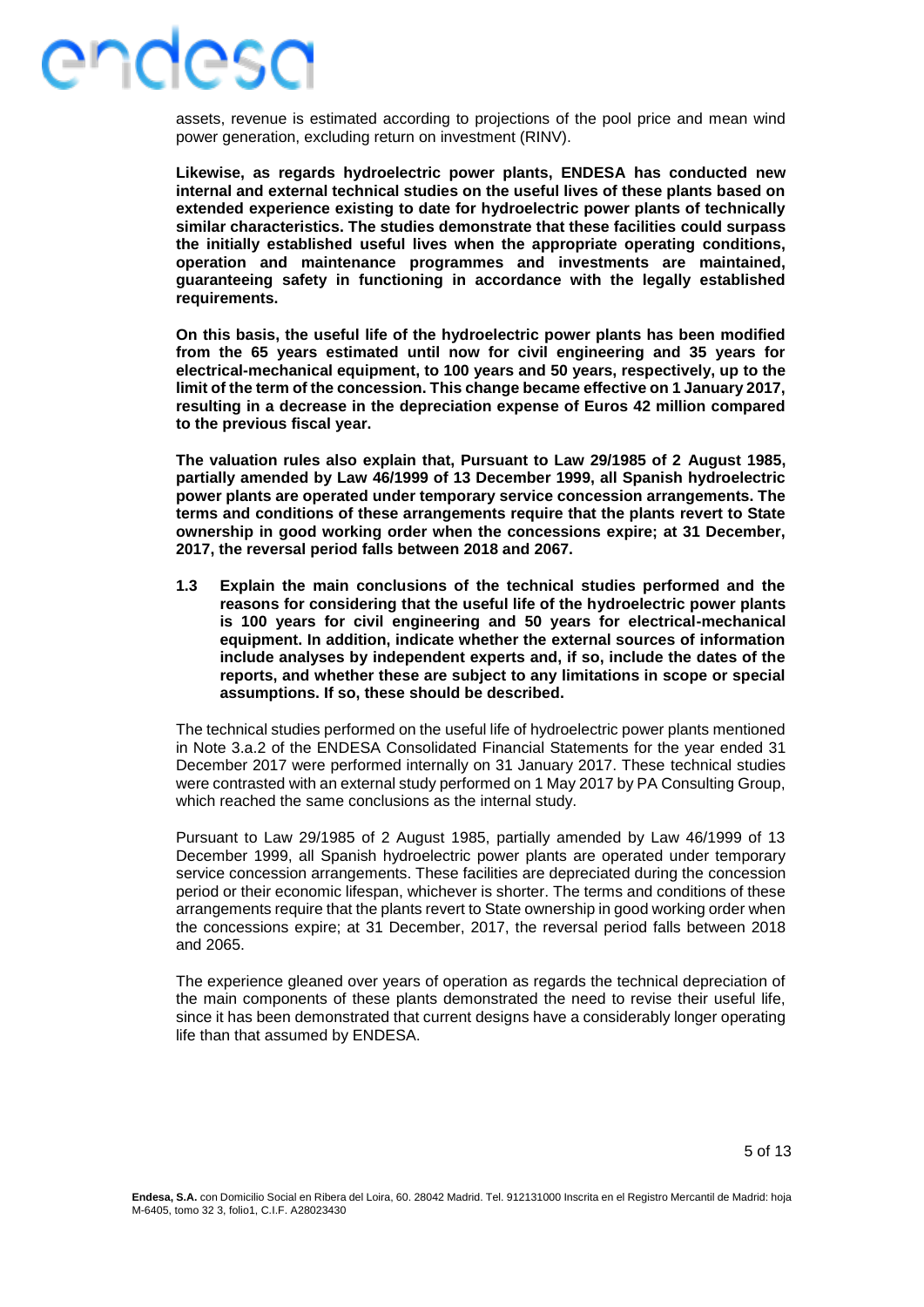The internal and external technical studies performed are based on extended experience existing to date for hydroelectric power plants of technically similar characteristics. The studies demonstrate that these facilities could surpass the initially established useful lives when the appropriate operating conditions, operation and maintenance programmes and investments are maintained, guaranteeing operational safety in accordance with the legally established requirements.

Consequently, the main conclusions derived from these technical studies, which do not contain limitations to scope and have led ENDESA to consider the aforementioned modification of the useful life of hydroelectric power plants are as follows:

- In hydroelectric power plants, age is not the main motivating agent for operation and maintenance, upgrading and replacement. As such, a 70-year old plant does not require more attention, cost or investment than a 30-year old plant. Likewise, it is not true that a 70-year old plant requires more attention now than 40 years ago.
- As regards the various cycles of revision and upgrading of components, the situation of hydroelectric power plants affects the asset management needs and degrees of costs and investments.
- It could be said that hydroelectric power plants can be maintained for longer periods than those estimated initially provided that proper operation and maintenance are performed, as well as the necessary major maintenance revisions and upgrading.
- There are other factors that also affect the management of these types of plants and their associated costs, such as:
	- Changes in operating modes (e.g.: start-ups and/or shut-downs, sudden load changes, etc.);
	- Changes in regulatory requirements and acceptance levels.

Although none of these factors are significantly associated with the age or ageing of these types of plants.

As concerns ENDESA specifically, the following can be stated:

- ENDESA hydroelectric power plants and basins and their associated assets (civil engineering, electrical-mechanical equipment, etc.) are full comparable with the assets of other operators of large electricity power plants.
- The environments in which ENDESA operates its electricity plants is relatively similar to those of other operators.
- ENDESA's management of these types of assets attests to the fact that the company is a professional and competent owner and operator of hydroelectric power plants.
- The conditions of ENDESA's hydroelectric plants are considered high standard and fully comparable to the best practices of the industry. This means that ENDESA manages its fleet of hydroelectric generating stations efficiently and under correct maintenance.
- ENDESA's hydroelectric assets are properly maintained, revised and upgraded.

6 of 13

**Endesa, S.A.** con Domicilio Social en Ribera del Loira, 60. 28042 Madrid. Tel. 912131000 Inscrita en el Registro Mercantil de Madrid: hoja M-6405, tomo 32 3, folio1, C.I.F. A28023430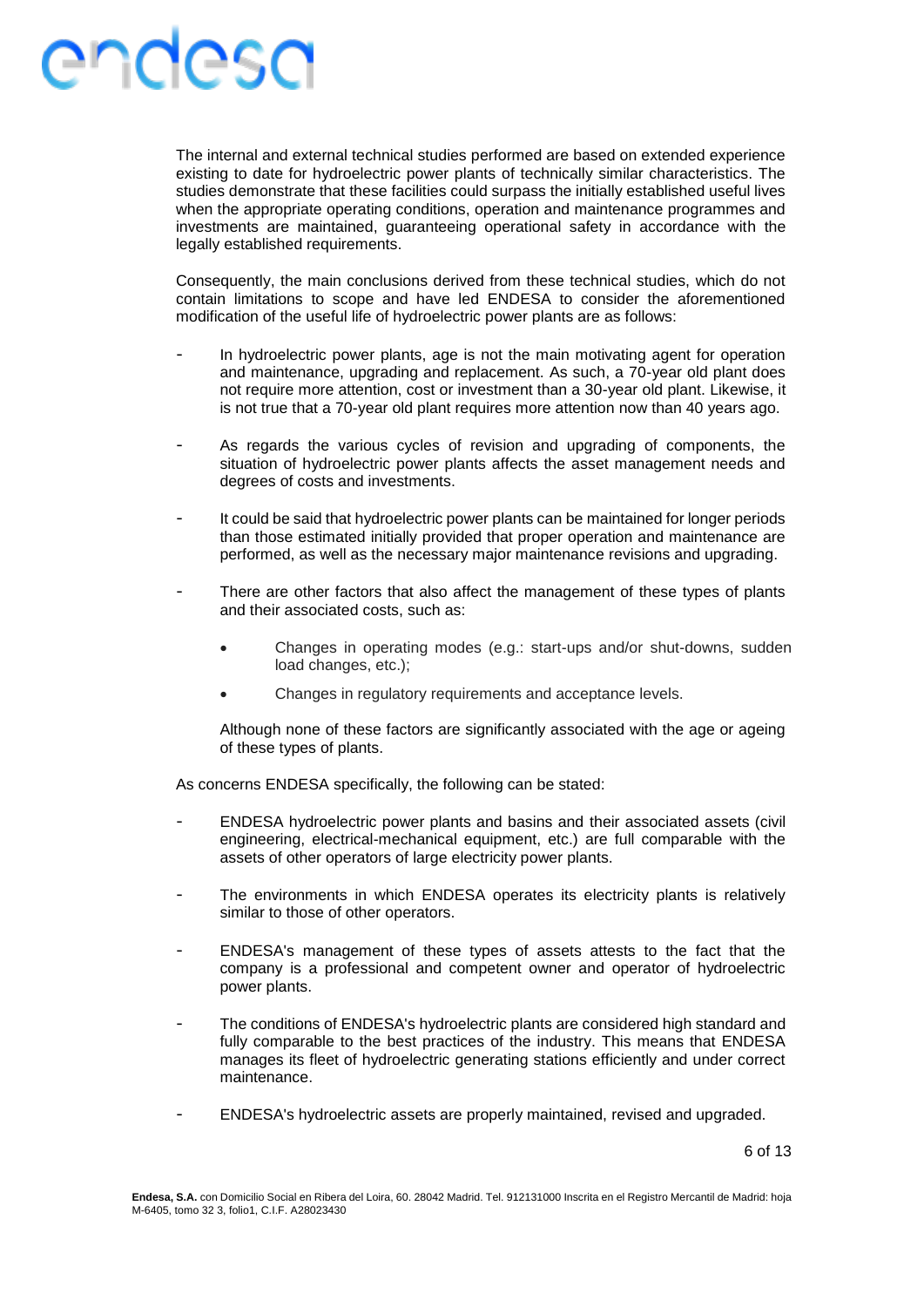Specifically, given the current philosophy, practices, capabilities and strategies applied by ENDESA in the management of these types of assets to ensure their long-lasting life, the following can be stated:

- The civil engineering of ENDESA hydroelectric power plants has a technical lifespan of more than 100 years
- The electrical-mechanical equipment of ENDESA hydroelectric power plants has a technical lifespan of more than 50 years.
- The control systems of these plants have an average technical useful life of approximately 15-20 years.

Therefore, from a technical point of view, it is appropriate to consider that the configuration of these plants together with the recurrent investments made by ENDESA since their commissioning and the maintenance plans executed over time allow ENDESA's hydroelectric power plants to continue generating power efficiently beyond the useful life estimated until 2016, which could be extended significantly.

As a result, due to the excellent technical conditions of the assets derived from the investment plans and preventive maintenance programmes, the absence of technical or regulatory reasons that impede the extension of their useful lives and the appropriate operating conditions, operating and maintenance programmes and investments currently in place, ENDESA has modified the useful lives of its hydroelectric power plants from the 65 years estimated for civil engineering and 35 years for electrical-mechanical equipment to 100 and 50 years respectively, within the limit of the concession period. This change was made from 1 January 2017, with prospective application.

**1.4 Since Spanish hydroelectric power plants are subject to concession periods, clarify to which facilities the useful life of 100 years has been applied and provide their net book value at 31 December 2017.**

**Indicate if the new estimate of the useful life of these facilities has taken into consideration the normal practice followed by other companies that have similar operating assets. If so, issue a comparison between the useful life used by ENDESA and that used by other operators in the markets where they are present.** 

At 31 December 2017, ENDESA has 29 hydroelectric generation facilities with a book value of Euros 33 million to which a useful life of 100 years has been applied for the civil engineering.

Note 3.a.2 of ENDESA's Consolidated Financial Statements for the year ended on 31 December 2017 indicates that the useful life will be reviewed when there are changes to the expectations and it will be adjusted prospectively according to paragraph 51 of IAS 16, "Property, Plant and Equipment", if applicable. In this context, this decision took into account the normal practice followed by other companies that have similar operating assets.

The chart below shows a comparison between the useful life used by ENDESA and that of other operators: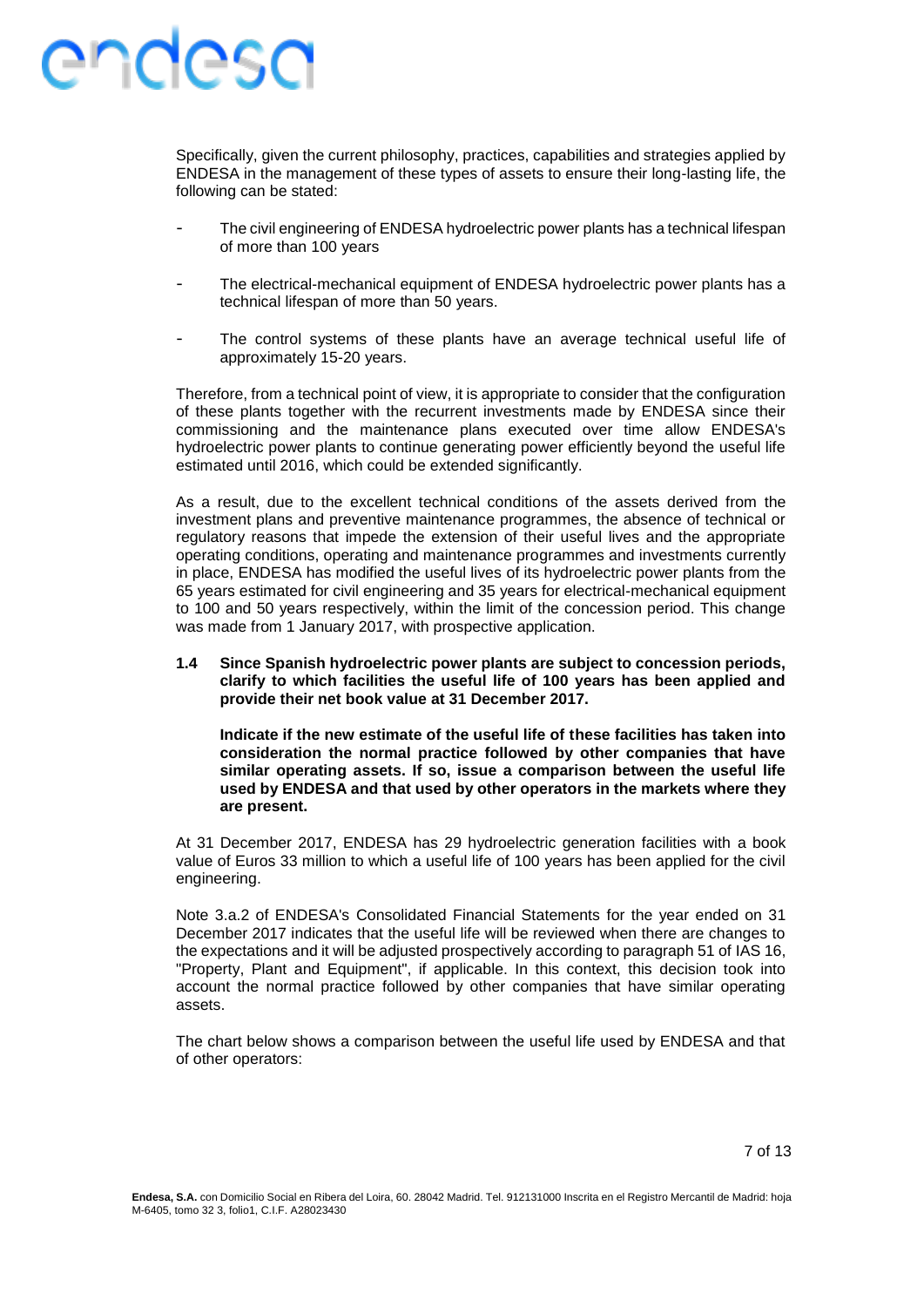| Company                     | Country    | <b>Useful Life</b>                                                                                                                   | <b>External Source of Information</b>                         |
|-----------------------------|------------|--------------------------------------------------------------------------------------------------------------------------------------|---------------------------------------------------------------|
| Électricité de France (EDF) | France     | Civil Engineering: 75 years<br>Technical Facilities: 50 years                                                                        | <b>EDF Reference Document</b><br><b>Financial Report 2017</b> |
| E.ON                        | Germany    | $2 - 50$ years                                                                                                                       | 2017 Annual Report                                            |
| <b>ENEL</b>                 | Italy      | 20 - 100 years                                                                                                                       | 2017 Annual Report                                            |
| Acciona                     | Spain      | 25 - 100 years                                                                                                                       | <b>Consolidated Financial</b><br>Statements 2017              |
| Iberdrola                   | Spain      | Civil Engineering: Concession<br>Period<br>Technical Facilities: 50 years or<br>Concession Period, if It was less<br>than 50 years   | <b>Consolidated Financial</b><br>Statements 2017              |
| Naturgy                     | Spain      | Civil Engineering: Concession<br>Period<br><b>Technical Facilities: 40 years</b><br>Other Property, Plant and<br>Equipment: 14 years | <b>Consolidated Financial</b><br>Statements 2017              |
| Vattenfall                  | Sweden     | $5 - 50$ years                                                                                                                       | 2017 Annual Report and<br><b>Sustainability Report</b>        |
| Energias de Portugal (EDP)  | Portugal   | 30 - 75 years                                                                                                                        | 2017 Annual Report                                            |
| <b>Exelon Corporation</b>   | <b>USA</b> | 40 years                                                                                                                             | 2017 Annual Report                                            |
| <b>RWE</b>                  | Germany    | $10 - 80$ years                                                                                                                      | 2017 Annual Report                                            |

**2. The assessment regulations indicate that ENDESA has confirming transaction arrangements with a number of financial entities. Trade payables whose payment is managed by financial entities are recognised under "Trade payables and other current liabilities" insofar as only payment management has been assigned to financial entities, remaining as the primary obligor to pay the debts to the commercial creditors.**

**Note 23 of the Consolidated Financial Statements states that at 31 December 2017, the amount of commercial debt sent to financing entities to manage payments to suppliers (confirming), recognised under "Trade payables and other current liabilities", totalled Euros 403 million (Euros 263 million at 31 December 2016).**

**The following information should be provided in this regard:**

**2.1 Describe the relevant conditions of these agreements, including any freeze of deposits, guarantees or collateral loaned in favour of the financial entity and the reasoning used by management to decide whether the existence of significant guarantees or other relevant conditions evidence a change in the nature of the financing.**

As indicated in Notes 3.g.4 and 23 of the ENDESA Consolidated Financial Statements for the year ended on 31 December 2017, ENDESA has confirming transaction arrangements with a number of financial entities.

Trade payables whose payment is managed by financial entities are recognised under "Trade payables and other current liabilities" on the Consolidated Statement of Financial Position insofar as only payment management has been assigned to financial entities, remaining as the primary obligor to pay the debts to the commercial creditors.

The purpose of these confirming agreements is exclusively for the management of payments. By virtue of these agreements, ENDESA contracts a financial entity as payment manager to pay providers in the name and on behalf of ENDESA at the maturity dates of the corresponding invoices. ENDESA undertakes to provide the financial entity with the funds necessary to manage the payment of each remittance on the corresponding date. There are no additional contractual obligations for ENDESA under these agreements in the form of deposits, guarantees or similar modalities. Notwithstanding the above, the financial entity may come to agreements with any providers it considers convenient to pay all or only certain invoices prior to their maturity with a financial discount in the conditions deemed appropriate by the bank, by which the latter would become the holder of the loan represented by these invoices and an ENDESA creditor. In consideration of the fact that

8 of 13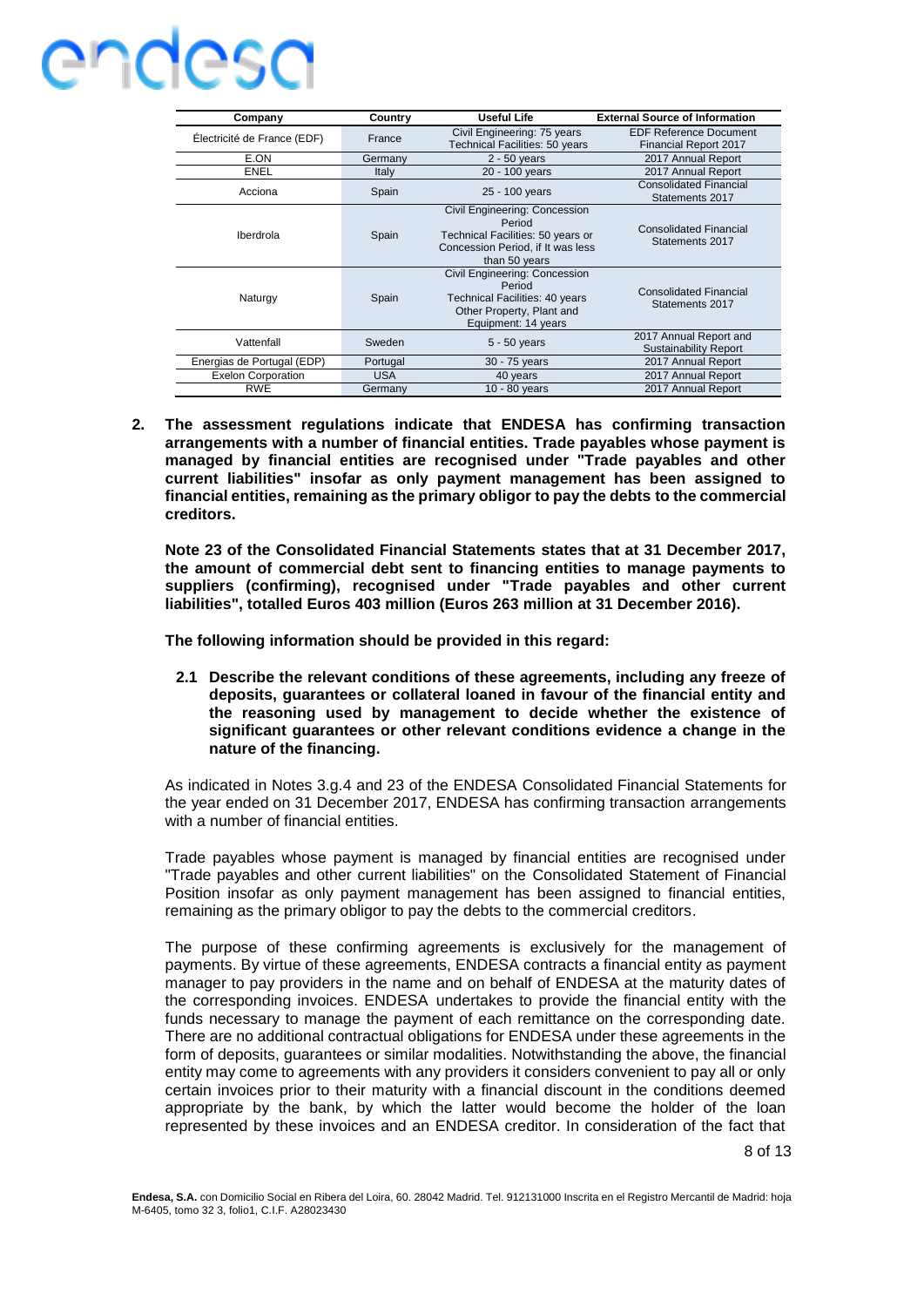### IASA

these transactions in favour of the financial entity and providers are made possible by the mediation of ENDESA, the financial entity pays to ENDESA a fee for mediation.

ENDESA's confirming transaction agreements do not consider the possibility of delaying payment to the financial entity.

Therefore, according to paragraphs 3.3.1 and 3.3.2 of IFRS 9, "Financial Instruments", the obligation to the trade creditor is not extinguished given that, although the creditor has been paid by the financial entity, the trade creditor has not legally waived ENDESA of its main responsibility contained in the liability and a substantial change has not occurred in the liability conditions maintained by ENDESA. For ENDESA, the payment management agreement grants the providers the possibility of advancing the collection of their invoices; but this operation does not change the maturity of their liabilities nor does it change the nature of the liability that remains commercial.

#### **2.2 State whether the payment management carried out by financial entities also applies to providers that belong to the ENDESA Group.**

**If so, explain the accounting policy applied to these liabilities and their amounts and indicate whether they appear in the Consolidated Financial Statement as a trade debt or are reclassified as debt with credit entities, as well as the Cash Flow Statement heading where the associated payments are included (transaction or financing).**

The confirming agreements are not applied to payments between entities of the business group that ENDESA forms a part of.

**3. According to information published in the press recently, the Government is drawing up a law on climate change in which the objective of reducing greenhouse gas emissions is expected, among other issues, by increasing the penetration of renewable energies, against the use of conventional generation sources, such as coal-fired power plants, nuclear power plants and combined cycle power plants.**

**In addition, during the first semester of 2018, there have been significant transactions between Spanish energy companies for the purchase of combined-cycle plants that, according to the information in the press, suggest lower market values of the facilities in question.**

**Notwithstanding the above, as specified in Note 2.2 of the interim financial statement for the first semester of 2018, at 30 June 2018 ENDESA estimates that there are no observable indications from either external or internal sources that indicate a value impairment of non-financial assets requiring an estimate of their recoverable value.**

#### **3.1 In this respect, explain the reasons for not considering the aforementioned events as indications of a possible value impairment of electricity generating assets in Spain.**

Note 2.2, "Responsibility of Information and Estimates Performed", of the Interim Condensed Consolidated Financial Statements for the six-month period ended at 30 June 2018 also states that Note 3.e "Value Impairment of Non-financial Assets" of the consolidated annual accounts for the year ended on 31 December 2017 states that throughout the year and, in any event, at the close of the year there will be an assessment of any indications that one or more assets may have undergone an impairment loss. Should this be the case, an estimate of the recoverable amount of that asset will be made to determine the necessary amount for consolidation, if applicable.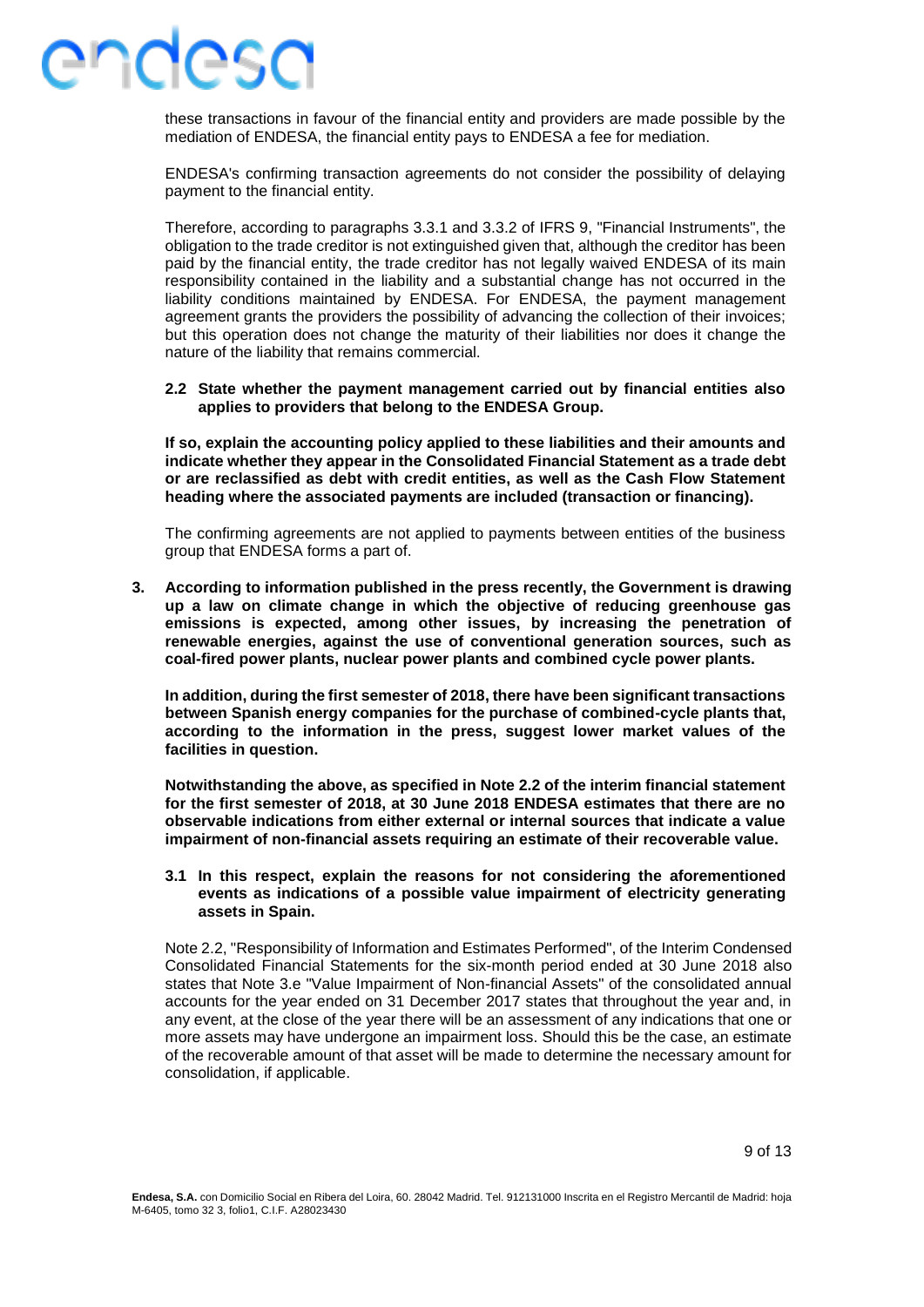#### ANUASU

In turn, this Note describes, among other aspects, the criteria for estimating the recoverable value, identifying the main Cash Generating Units (CGUs), the key assumptions used in the projections, the period of the flows considered and the rates of growth and discount used.

As of 30 June 2018, ENDESA estimates that there are no observable indications from external and internal sources that could serve as a basis for determining that there are indications of impairment, based on the following:

- There were no significant changes in the legal, economic, technological or market environments unfavourable to ENDESA in the six-month period ended 30 June 2018.
- As of the date of approval of the Interim Condensed Consolidated Financial Statements for the semester ended 30 June 2018, the Spanish government did not issue any concrete formal regulatory proposals that modified the current regulatory status and could therefore have had an effect on electricity generating assets in Spain.

In July 2017, the previous government launched a public enquiry on climate change and energy transition as the starting point for a preliminary draft law. At the same time, on 7 July 2017 it set up a Committee of Experts on Energy Transition Scenarios to prepare a report on the various options to consider for the analysis of the energy transition process, which was issued in April 2018. None of the scenarios described in that report indicate the need to reassess the value of generating assets.

On the other hand, the current government has announced its intention to prepare a preliminary draft law on Climate Change and Energy Transition intended to establish the foundations for the future process of transition to a low-carbon economy and to be sent as draft legislation to the Spanish Parliament for approval. In this context, Royal Decree 958/2018, dated 27 July 2018, created an Inter-Ministerial Commission for Climate Change and Energy Transition with monitoring functions and to prepare proposals for decisions making related with climate change and energy, with the aim to improve public policy in this area.

In several public appearances, the Minister of Ecological Transition has referred to this transition process as well as to the need for an appropriate analysis of the various aspects involved, to ensure that the decisions that will affect Spain and Europe over coming decades are made appropriately. In any event, this is a medium to long term process, which will allow the economy as a whole to adapt its operational parameters so it can achieve the emission reduction, renewable energy penetration and energy efficiency goals for the 2030 and 2050 horizons. To date, however, the Ministry has not made public any specific aspect of the contents of the aforementioned preliminary draft law on Climate Change and Energy Transition.

In view of this situation and as described in the updated version of the ENDESA Strategic Plan 2018-2020, submitted to the Spanish National Securities Market Commission on 22 November 2017, the study on the recoverable value of non-financial assets performed by ENDESA on 31 December 2017 already included the goal of decarbonising the energy mix, driven by the desire for energy security and economic competitiveness, while based on a clear commitment to renewable energy, maintaining nuclear energy and optimising efficient thermal generation assets during the transition period, among others.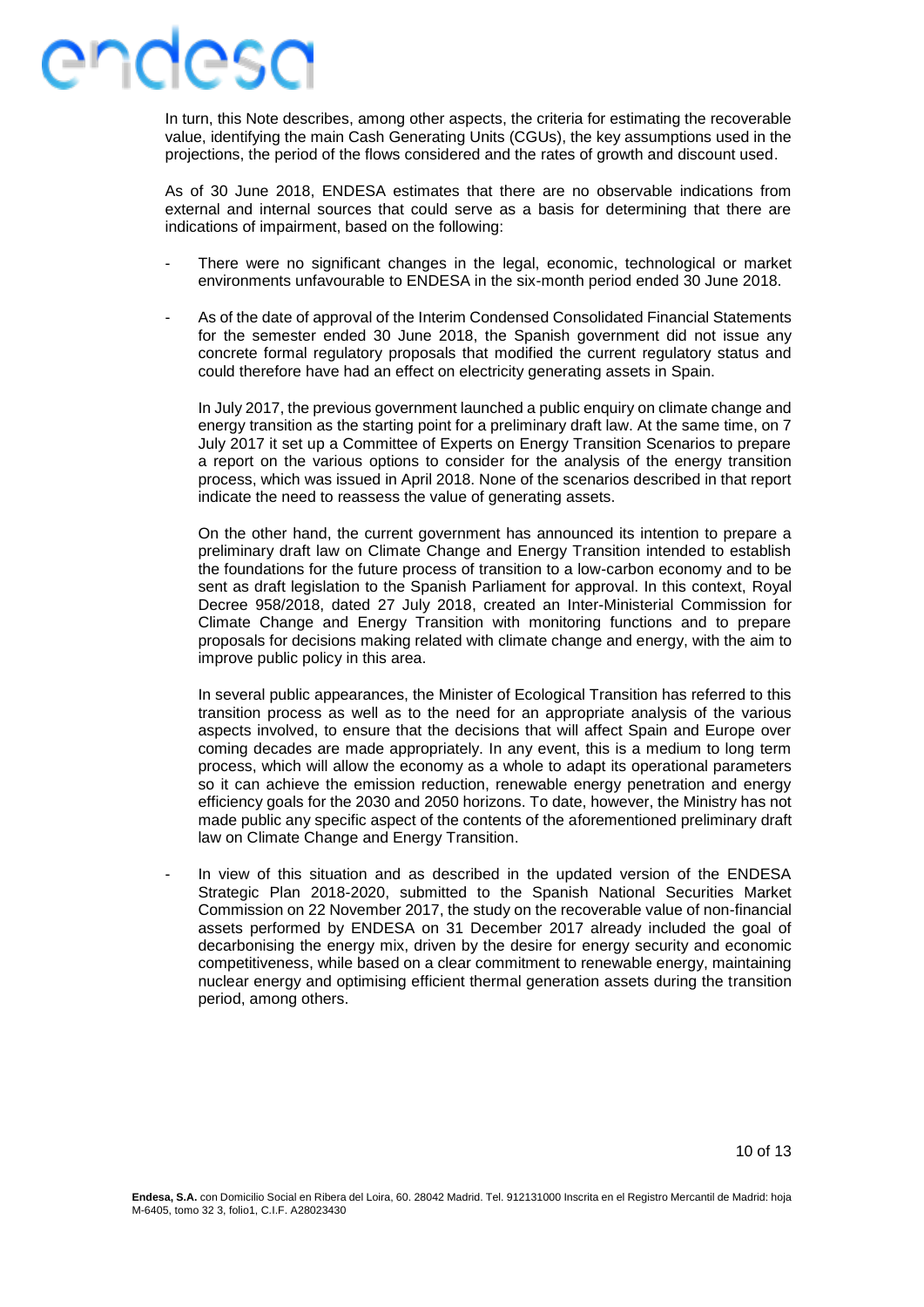# esa

- As regards the relevant transactions between Spanish energy companies formalized during the first half of 2018 on certain generation assets, due to their size and characteristics, they are not considered a market benchmark comparable to ENDESA's generation assets, which incorporate a mix diversified that includes all technologies and are managed in an integrated manner, which translates into an optimization of cash flows and, therefore, a higher joint value of them.
- At 30 June 2018, the evolution of the main key hypotheses used to perform the impairment test of the value of non-financial assets was the same or more favourable to those performed at 31 December 2017. Specifically, expected market prices were higher especially due to the evolution of commodity prices, mainly coal (API2) and carbon dioxide  $(CO_2)$ . These new forecasts, based on the macroeconomic outlook, were compared with external sources to verify that internal estimates were aligned with external benchmarks.
- During the first semester of 2018, bond performance, interest rates and other market indicators did not undergo substantial changes that affect the discount and growth rates used to calculate the value in use of the asset and thereby reduce its recoverable amount significantly.
- In the six-month period ended 30 June 2018, there were no significant changes in the scope or manner in which the assets are expected to be used that may have unfavourable effects on ENDESA, nor are these expected in the immediate future.
- Finally, the discrepancies observed in 2018 with respect to the expectations used to carry out impairment tests at 31 December 2017 have not been significant. Specifically, cash flows generated in the first six months of 2018 were higher than those envisaged for that year in the impairment tests performed during the preparation of the Consolidated Financial Statements for the year ended 31 December 2017.

In light of the reasons mentioned in the paragraphs above and considering the results of the impairment test performed on 31 December 2017, no indications of impairment have been detected at 30 June 2018 that could have a negative effect on the key hypotheses used in the analysis carried out on 31 December 2017 and that could therefore indicate that the value of ENDESA assets has fallen significantly in comparison with 31 December 2017.

#### **3.2 If, in light of this or any other information, it has been considered convenient to carry out an impairment test, indicate the expected period for its performance and submit in writing at that time an explanation of the conclusions and the method and key hypotheses used.**

On the basis of the explanations given in Section 3.1 of this report, at 30 June 2018 ENDESA does not consider it necessary to update the estimate of the recoverable amount of its nonfinancial assets.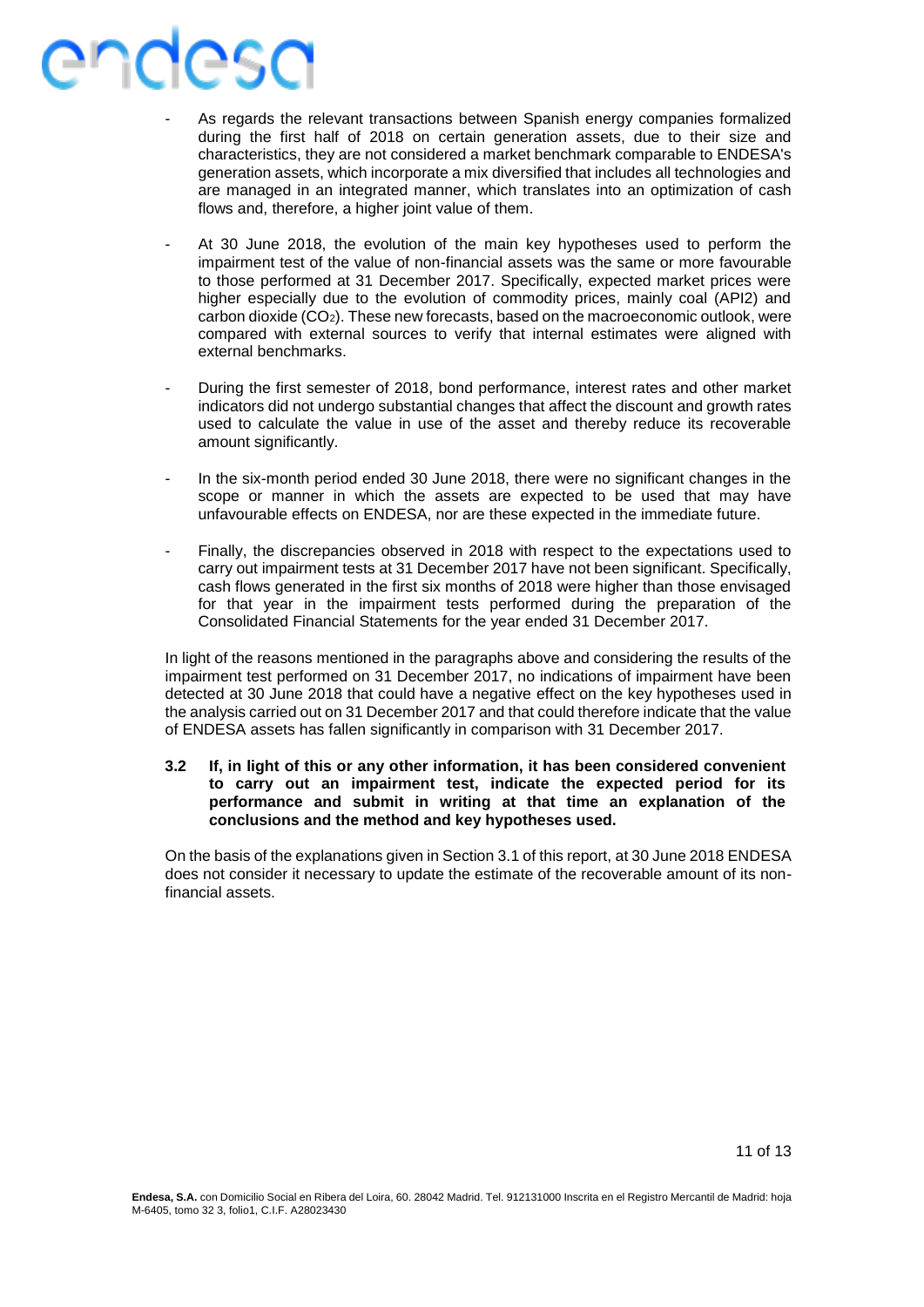### IASA

However, as stated in Note 3.e, "Impairment of the Value of Non-Financial Assets", of the Consolidated Financial Statements for the year ended 31 December 2017, at the close of the year the estimate of the recoverable amount of that assets will be updated.

**The Consolidated Financial Statements for 2017 explain that there is a Cash Generating Unit (CGU) for generation on the Iberian Peninsula and another CGU for each of the Non-mainland territories systems (Balearic Islands, Canary Islands, Ceuta and Melilla). All assets at each of the CGUs are managed on a joint basis, irrespective of the type of technology used (coal, combined cycle, fuel-oil, hydro, nuclear and renewable energy), depending on the availability of the facilities, weather conditions and demand, and on the need to cover the system's technical restrictions, among other aspects. The joint management and diversification of the generation portfolio enables ENDESA to respond in a flexible way to the demand requirements through offers on different markets, coordinated by a single representative and liquidating party, guaranteeing a secure supply. Likewise, decisions are taken on operations based on the installed capacity of the whole generation park. This means that the total generation in each of the geographic areas mentioned above constitutes a CGU.**

**3.3 Indicate whether ENDESA has modified the structure of the Cash Generating Units (CGUs) in 2018, as compared to the description included in the previous paragraph, or expects to modify it in view of the impairment test to be carried out at the close of the year. If so, explain the reasons for the change.**

We confirm that ENDESA has not modified the structure of its Cash Generating Units (CGUs) during the first six months of 2018 and is not considering any changes to them, at this time.

- **4. Lastly, as regards the preparation of the annual accounts from 2018, you are reminded of the following:**
	- **4.1 Notwithstanding that the breakdowns required by IFRS 13, "Fair Value Measurement", (on non-recurrent fair value measurements) apply only to measurements performed after initial recognition of the asset, the European Securities and Markets Authority (ESMA) considers that the information concerning measurement assumptions and techniques used to assess noncontrolled assets, liabilities and holdings acquired in a business combination are relevant for investors and should therefore be provided in accordance with the requirements set forth in IAS 1, paragraphs 125 to 129.**

As regards the points indicated above, we confirm that these shall be included in the Consolidated Financial Statements for the year ended 31 December 2018.

**4.2 Paragraph 44 of IAS 7, "Cash Flow Statements", requires a breakdown of information allowing an evaluation of changes in liabilities arising from financing activities, whether or not these affect cash flows. Although there may be several ways to comply with this breakdown, in its document on common supervisory priorities for financial information corresponding to 2017, the European Securities and Markets Authority (ESMA) recommends that issuers provide a reconciliation in table format detailing the source of the variations that have not affected cash flows.**

12 of 13